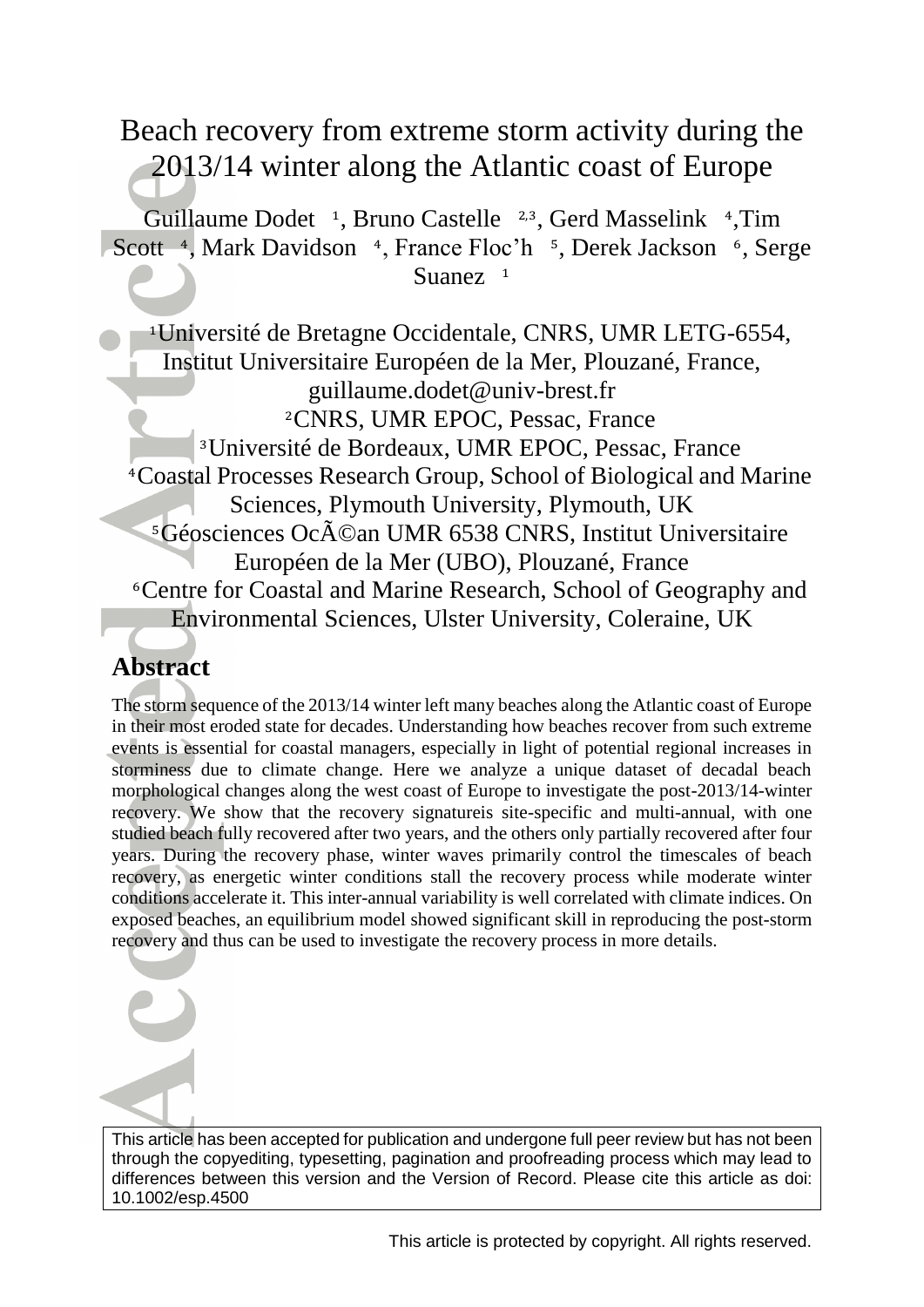### **1. Introduction**

Sand and gravel beaches may undergo dramatic erosion and recession during sequences of extreme storm wave events (Ferreira, 2006), leaving them in a state of morphological dis-equilibrium. A phase of 'recovery' towards pre-storm sediment volume is then a natural morphodynamic response to this depleted state (Brenner et al., 2018). Because the rates of recovery depend on the magnitude of the storm-induced changes, the subsequent hydrodynamic conditions, the sediment availability, and the geological setting, predicting the time until full recovery is achieved (if ever) is challenging. The current predictions of climate change indicate an acceleration of sea level rise (Cazenave and Cozannet, 2014) and a poleward shift of midlatitudes storms (Tamarin and Kaspi, 2017), which will likely increase extreme water levels (Vousdoukas et al., 2018) and winter wave intensity in several regions of the world, particularly in the southern hemisphere (Semedo et al., 2013). Hence, addressing the timescales of beach recovery to extreme storm winters, such as the 2013/14 winter, can provide a measure of coastal resilience in a changing climate.

Beach recovery from severe storms has been shown to spread over years to decades (Morton et al., 1994; Houser and Hamilton, 2009; Castelle et al., 2017a). Since beach morphodynamics are often characterized by a significant seasonal signal (Aubrey, 1979; Masselink and Pattiaratchi, 2001; Davidson and Turner, 2009), the long-term recovery signature is often hard to detect within the shorter-term fluctuations (Thom and Hall, 1991; Stephan et al., 2015). Therefore, high-frequency monitoring of beachmorphology over long time periods is crucial to understand better storm recovery (Turner et al., 2016). Unfortunately, such monitoring programmes are scarce, and the few available data sets have been used mostly to characterize extreme storm responses (Scott et al., 2016; Barnard et al., 2017), investigate the parameters controlling beach morphological changes (Yates et al., 2011) and develop semi-empirical equilibrium models able to reproduce these morphological changes (Davidson and Turner, 2009; Yates et al., 2009; Splinter et al., 2014). However, ongoing field monitoring programmes in France and UK have recently shed some lights on the key mechanisms involved during post-storm recovery (Scott et al., 2016; Castelle et al., 2017a; Burvingt et al., 2018). Scott et al. [2016], investigated the morphological changes at three contrasting sites in SW England during the two years that followed the extreme 2013/14 winter. They found that the recovery mechanisms and timescales were highly dependent on the site characteristics, and that high-energy wave events were essential for the recovery of sediments. Burvingt et al. (2018), found that for a number of very similar beaches in SW England, recovery from the 2013/14 storm was regionally-coherent, multi-annual (>3 years), and mainly controlled by winter-wave conditions. Castelle et al. (2017a) investigated how the beach-dune system of an exposed site in SW France recovered from winter 2013/14 and found that only after 1.5 year the beach-dune system almost fully recovered to its pre-winter volume. These site-specific recovery rates highlight the need to conduct studies at broader scales, including different beaches, in order toinvestigate the key parameters that control the recovery timescales.

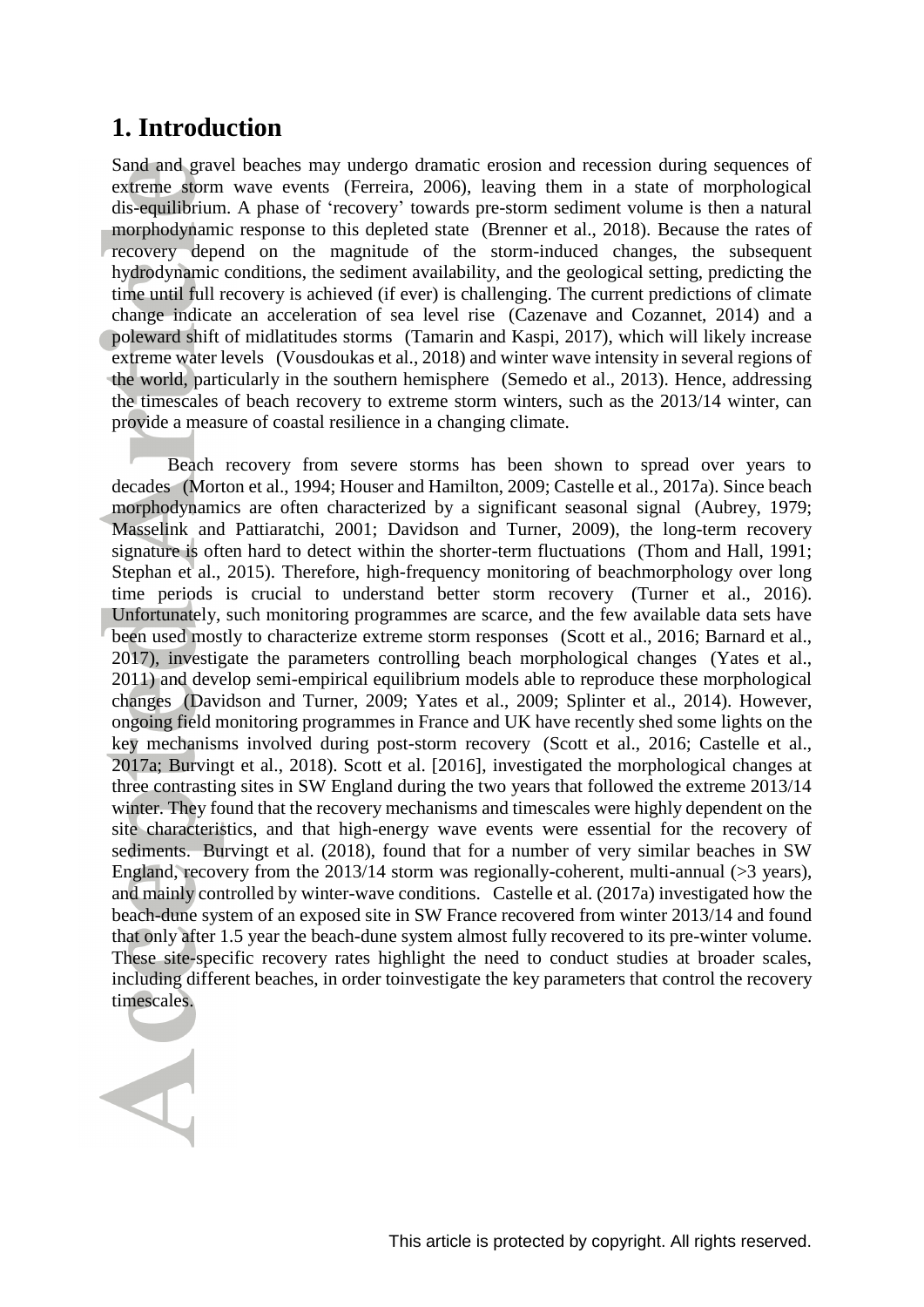During the 2013/14 winter, a highly unusual sequence of extratropical storms crossed the North-East Atlantic region. This winter was the most energetic winter along the Atlantic coast of Europe since at least 1948 (Masselink et al., 2016a), and most of the west European coastline was severely impacted (Castelle et al., 2015; Blaise et al., 2015; Masselink et al., 2016b; Autret et al., 2016). Although winter waves are known to be well correlated with the North Atlantic Oscillation (NAO) index at high latitudes (Bacon and Carter, 1993; Dodet et al., 2010; Bromirski and Cayan, 2015), this exceptional winter was not associated with a particularly high NAO. Castelle et al. (2017b) computed a new climate index based on the sea level pressure gradient between Ireland and the Canary Islands: the West Europe Pressure Anomaly (WEPA). They showed that the 2013/14 winter was associated with the highest WEPA over 1948-2016, which reflects an intensified and southward shift of the sea level pressure difference between the Icelandic low and the Azores high, driving severe storms that funnel high-energy waves toward western Europe southward of  $52$  °N. This high WEPA was linked to a recent increase in inter-annual variability, which was also observed in the winter-wave variability along western Europe (Castelle et al., 2018).

In this paper, we investigate the post-2013/14 winter recovery of five beaches along the west coast of Europe; these are the same beaches for which the 2013/14 storm response was reported in Masselink et al. (2016a). Our objectives are threefold: 1) to obtain insight into the time scale of recovery for this extreme event for the different locations; 2) to explain the difference in observed recovery time scales by identifying the key factors involved; and 3) to determine extent to which extreme erosion and recovery processes can be modeled using present equilibrium models.

### **2. Methods**

#### 2.1. Wave Modeling

Two wave model hindcasts were used in this study. First, a large-scale and low-resolution model was used to characterize the wave climate in the North-East Atlantic, and more particularly the N-S differences in the wave forcing along the west coast of Europe. For this purpose, the spectral wave model WAVEWATCH III V4.18 (WW3, Tolman, 2014) was implemented on a 0.5 ° resolution grid covering the North Atlantic Ocean and forced with the 6-hourly wind fields of the NCEP/NCAR Global Reanalysis Project (Kalnay et al., 1996) from January 1948 to December 2017. Time series of significant wave heights  $(H_s)$  were extracted at three deep-water locations (shown in Figure 1): north west of Ireland (10.0 °W; 56.0 °N), in the Bay of Biscay (7.0 °W ; 47.0 °N), and west of Portugal (11.0 °W ;  $40.0$  °N). Details of the model setup and validation of the simulations with wave buoy observations can be found in itetmasselink-extreme-2016-1. Second, a smaller scale, high-resolution model was used to simulate the wave conditions close to the breaking point at each study site. Indeed, the offshore wave conditions simulated with the 0.5  $\degree$  model were not necessarily representative of nearshore wave conditions at some of the sheltered study locations. For this purpose we used a WW3 hindcast (1992-2017) implemented on an unstructured grid with a resolution increasing from 10 km offshore to 200 m in the coastal region extending from north of Spain to south of Ireland (Boudière et al., 2013). This model has been extensively validated with directional buoy and satellite altimeter and showed excellent skill, with correlation coefficients of morethan 0.94 and root-mean square errors less than 0.2 m for the whole set of validation points (Boudière et al., 2013; Ardhuin et al., 2012). Model outputs were extracted for each study site at a distance less than 6 km from the coast, in water depths of 20-35 m. Seasonal means were computed for the winter (DJFM) and for the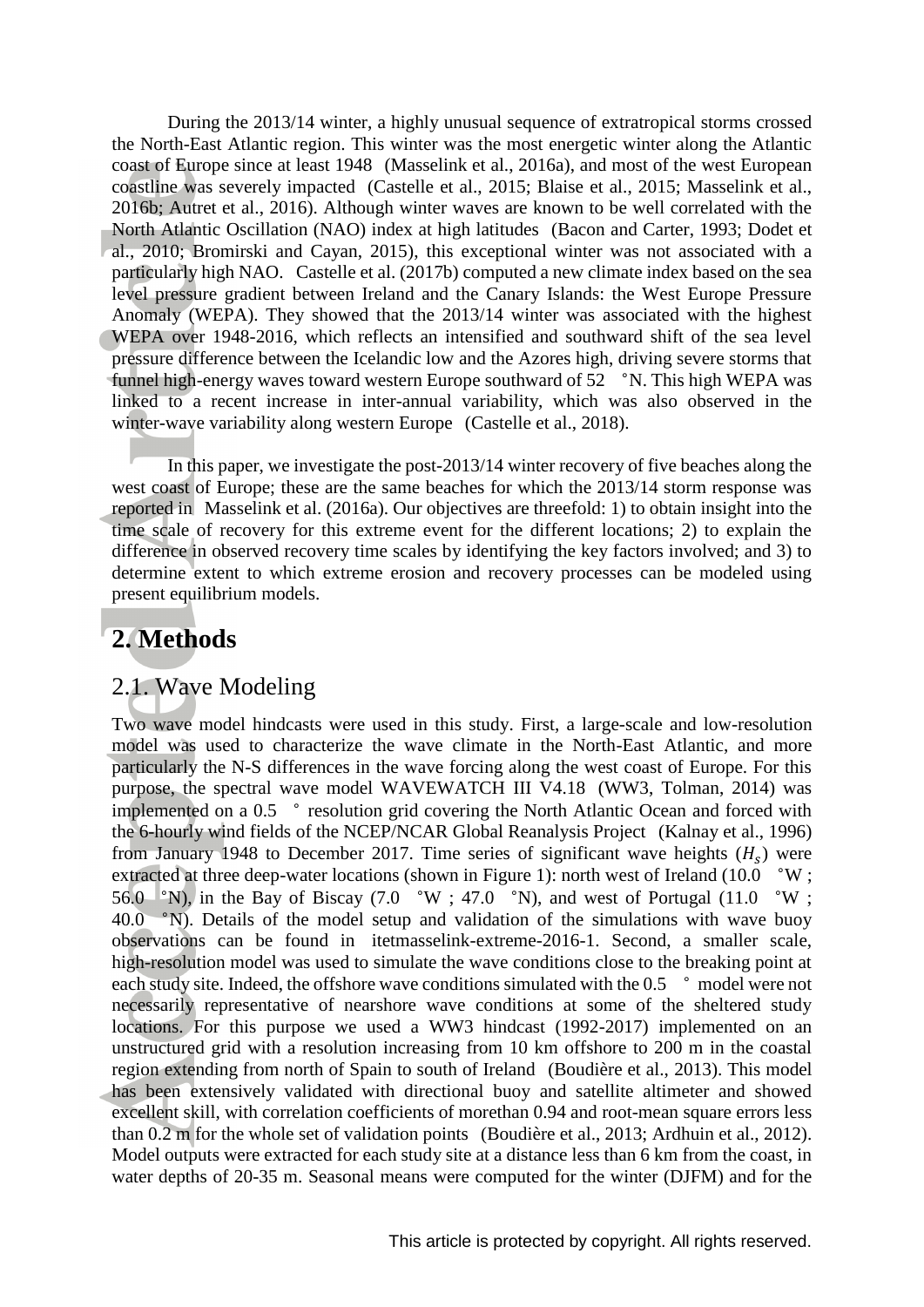### 2.2. Study Sites and Beach Volumes

Five beaches along the Atlantic coast of Europe were surveyed on a monthly basis for more than 10 years. This data set represents one of the most complete series of beach profiles along western Europe. The location of the study beaches are shown in Figure 1, and the morphological characteristics of the study sites are given in Table 1. Additional information on the survey methods can be found in Masselink et al. (2016a). Since Slapton Sands displayed a strong alongshore variability in beach profile evolution, two representative beach profiles were analyzed separately, corresponding to the middle (SP10) and northern end (SP18) of the beach.

The extension of this data set to November 2017 was used to investigate the morphological recovery of the beaches four years after the exceptionnal 2013/14 winter. For this purpose, the beach volume above mean sea level (*V*) was computed for each site, with no upper limit set except at Perranporth where data was not collected for elevations higher than 3 m above MSL. Beach volume *V*, which therefore includes the dune system at Vougot, Porsmilin and Truc Vert, was assumed to provide an accurate and integrated measure of the beach system change (see left-hand panels of Fig. 4 in Masselink et al. (2016a)). Note that the upper beach of Porsmilin is topped by an artificial embankment that culminates at 6.2 m above MSL. Then, the beach volume changes  $(|dV|)$  were divided into four components: 1) beach volume change caused by the long-term trend computed over the period prior to the 2013/14 winter; 2) seasonal signal, computed from the detrended signal as the average annual difference between the maximum and minimum beach volume  $\left(\frac{1}{N}\sum_{i=1}^{N} |V_{i,max} - V_{i,min}| \right)$ , where *i* is a yearly increment and *N* is the number of years in the time series); 3) 2013/14 winter response, computed as the difference in beach volume prior to and after the 2013/14 winter; and 4) post-2013/14 winter recovery, computed as the difference in beach volumes between April 2014 and November 2017. Note that the long-term trend and the seasonal contribution were only computed over the time period prior to the 2013/14 winter to ensure these signals were not affected by the 2013/14 winter storm response. Rates of beach volume changes (d*V*/d*t*) were computed for the winter and spring-summer-autumn from the observations closest in time to December 1 and April 1. When no observations were available within two weeks before or after these dates, the corresponding d*V*/d*t* was not computed. In the remaining of the paper, the percentage of recovery is computed as the beach volume change associated with the post-storm recovery relative to the beach volume change associated with the 2013/14 winter response, as defined above (components 3 and 4).

### 2.3. Beach Equilibrium Modeling

To assess whether an equilibrium-based model can be used to forecast beach recovery to an extreme storm event, the ShoreFor model (Davidson et al., 2013) was applied. This semi-empirical model predicts beachface erosion when the wave conditions are more energetic than the equilibrium conditions (computed as a weighted average of past wave conditions) and vice-versa, and the magnitude of change is proportional to the incident wave power and degree of disequilibrium. The model has two free parameters that require calibration: a disequilibrium term and a linear trend term. The linear trend-term crudely accounts for all processes other than wave-driven cross-shore transport, including longshore sediment transport processes. The reader is referred to Davidson et al. (2013) for a full description of the model. For all sites, the model was calibrated wth the period of observations prior to the 2013/14 winter, and validated during the remaining period that includes the 2013/14 winter storm response and the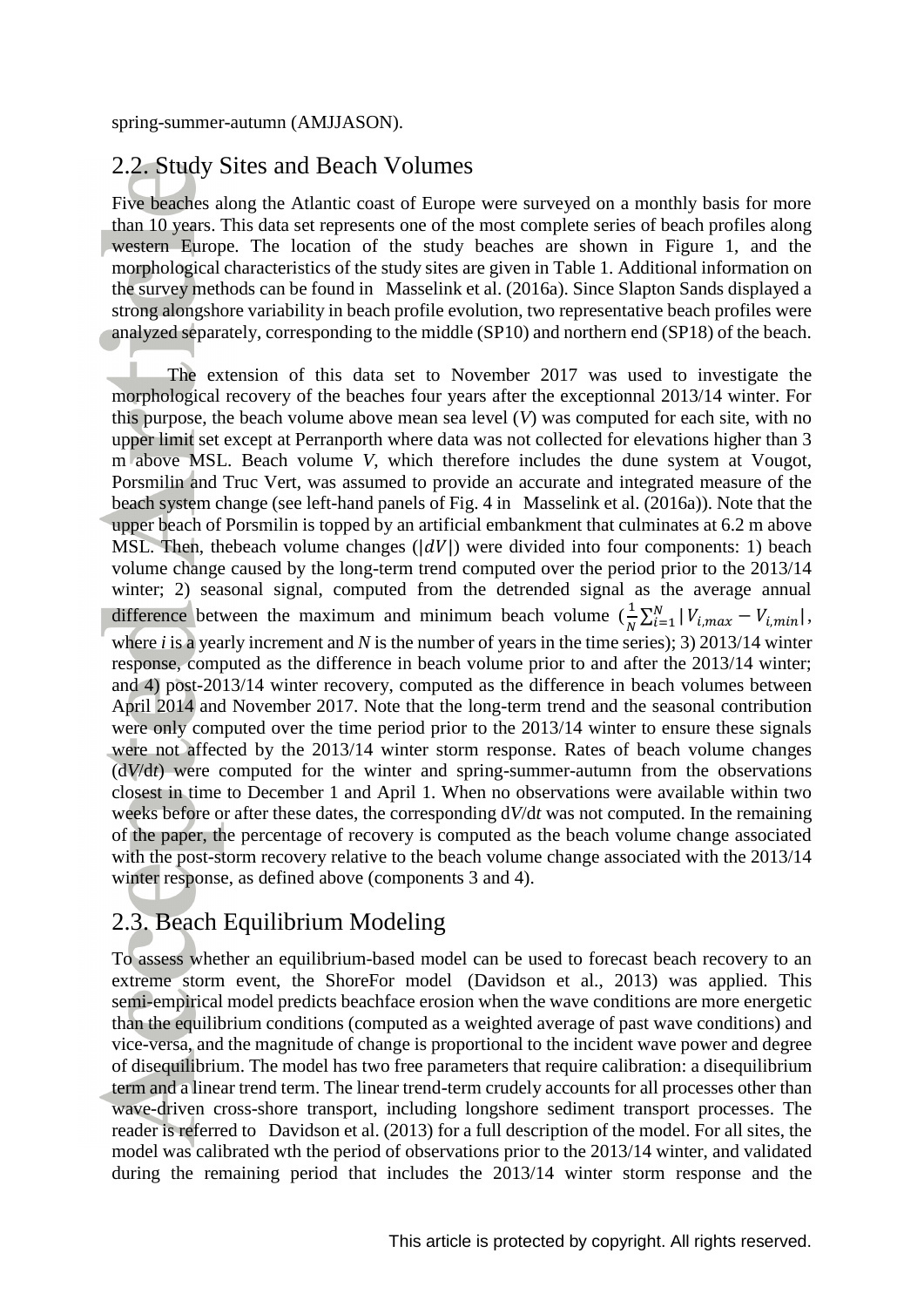subsequent 4-year recovery period. The model skill was assessed with the correlation coefficient (*R*) between observed (*x*) and simulated  $(x_m)$  beach volumes, the root-mean-square error (*RMSE*), and the root-mean-square error normalized by the observed variance prior to the 2013/14 winter (*NRMSE*). Because records with a significant linear trend, possibly induced by longshore transport processes or other net source/sinks of sediments, sometimes showhigh model skill solely attributable to the linear trend component in the model, the model skill was also assessed using the Brier Skill Score (*BSS*), which allows comparison of the model residuals with a suitable baseline  $(x_b)$ , taken here as the linear trend component of the model. The *BSS* is computed as follows:

$$
BSS = 1 - \frac{\sum (x - x_m)^2}{\sum (x - x_b)^2}
$$
 (1)

A positive BSS indicates an improvement relative to the baseline, and values greater than 0.0, 0.3, 0.6, 0.8 are typically described as 'poor', 'fair', 'good', 'excellent', respectively (van Rijn et al., 2003; Sutherland et al., 2004). Note that this modelling approach does not resolve long-shore transport processes and is thus expected to show poor skills when applied to environments dominated by long-shore transport.

#### **3. Results**

#### 3.1. Modeled Wave Conditions

The wave conditions simulated with the regional model over the period 2002-2017 for the north-west of Ireland, the Bay of Biscay, and west of Portugal are shown in Figure 1. A clear seasonal signal characterizes the three time series, with winter-mean  $H_s$  much larger than spring-summer-autumn-mean  $H_s$  (56 % greater on average, and up to 120 % greater locally). Moreover, the winter-mean values display strong inter-annual variability ( $\sigma/\overline{H_s} = 0.12$  on average, where  $\sigma$  is the standard deviation, and  $H_s$  is the long-term mean  $H_s$ ), whereas the spring-summer-autumn-mean values display much lower inter-annual variability ( $\sigma/\overline{H_s}$  = 0.06). The consequence of these fluctuations is that, contrary to spring-summer-autumn means, the winter-mean  $H_s$  may differ significantly from one year to another. For instance, the largest winter-mean  $H_s$  in the Bay of Biscay and west of Portugal occurred during the 2013/14 winter, and they were approximately 35 % greater than the long-term mean winter  $H_s$ . During the following winter, wave conditions were moderate in the Bay of Biscay and west of Portugal, but obtained their maximum north of Ireland. These trendswere inverted during the 2015/16 winter as the winter-mean  $H_s$  was very large in the Bay of Biscay and west of Portugal, but moderate north of Ireland. The most recent 2016/17 winter was moderate in all three regions. This inter-annual variability of winter-mean  $H_s$  was shown to be significantly correlated with the WEPA index southward of  $52 \degree N$  (Castelle et al., 2017b) and with the NAO index further north (Bacon and Carter, 1993; Dodet et al., 2010; Bromirski and Cayan, 2015). This dependence on NAO and WEPA indices is confirmed by our results, with the highest (respectively lowest) NAO during the 2014/15 (respectively 2009/10) winter correlating with the maximum (respectively minimum)  $H_s$  north of Ireland for this winter, and the two highest WEPA during the 2013/14 and 2015/16 winters correlating with the maximum  $H_s$  in the Bay of Biscay and west of Portugal for these winters. Correlation coefficients between the winter-mean  $H_s$  and the NAO and WEPA indicesare shown on Figure 1.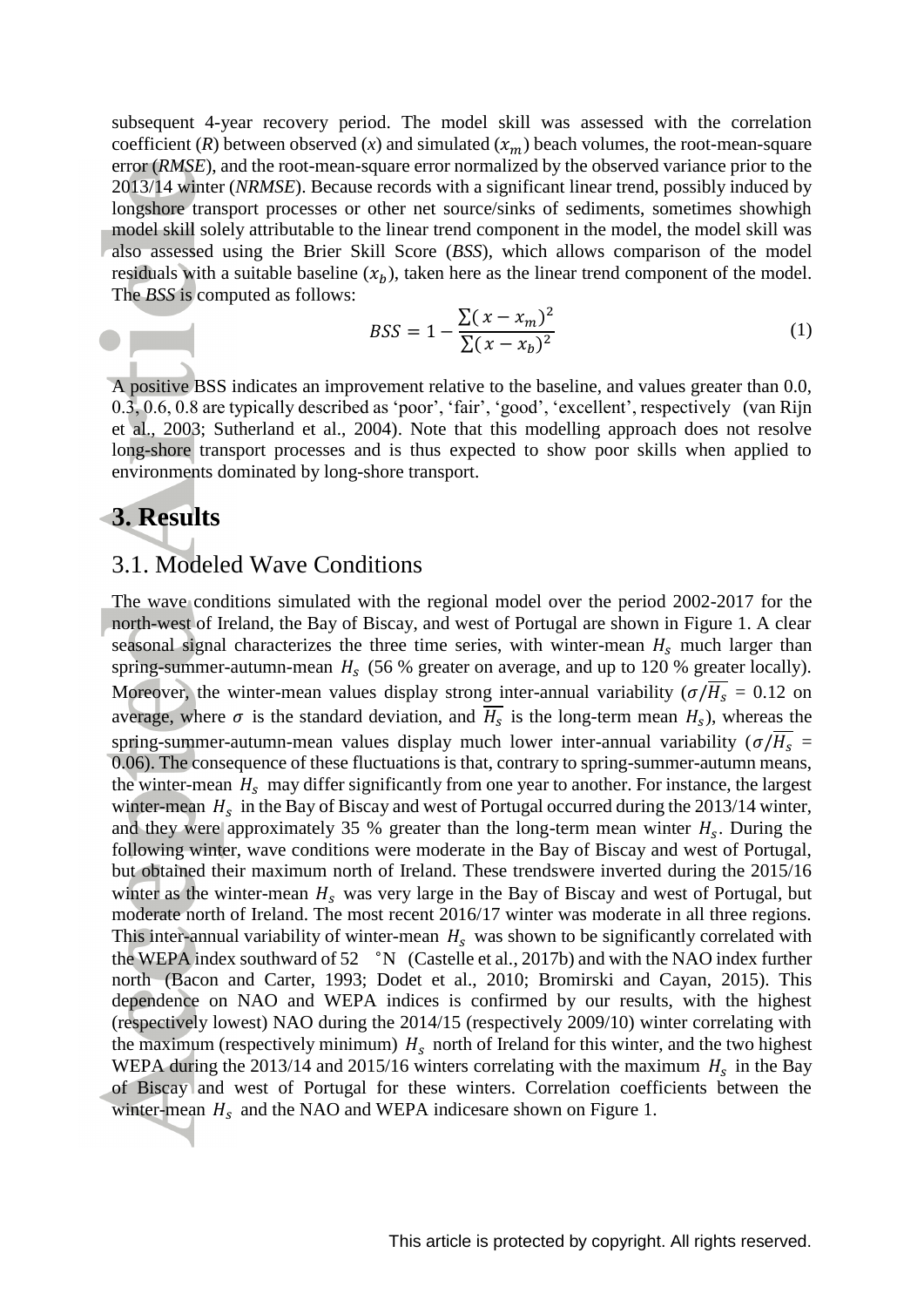#### **3.2. Beach Recovery from the 2013/14 winter**

Figure 2 shows the complete time series of beach volume changes for the six beach profiles (left-hand column), and the relative contributions of the long-term trend, seasonal signal, 2013/14 winter response and post-2013/14 winter recovery (right-hand column). Contrasting behaviors are observed. First, the most exposed sites, Perranporth and Truc Vert, suffered unprecedented erosion during the 2013/14 winter. Yet, after two years, Truc Vert had fully recovered, while Perranporth had only recovered 70 % after four years. The major difference in these recovery rates occurred during the year 2015. From early February to mid-December 2015, the beach volumes at Truc Vert increased steadily and the beach recovered more than 80 % of the sediments lost during the 2013/14 winter within a span of 10 months (see Castelle et al., 2017a, for details). At Perranporth, the beach was in a recovery phase for a shorter period of time - from late-March to November 2015 - regaining only 40 % of the sediments lost during the 2013/14 winter. This contrasting response can be directly related to the difference in wave conditions in January, March, November and December 2015 that were particularly stormy at Perranporth ( $H_s$  was 60 % higher than the annual mean at Perranporth and only 30 % higher at TrucVert). Porsmilin was also in its most eroded state after the 2013/14 winter, but after two years the beach had recovered by almost 80 %. This fast recovery was fostered by the relatively calm wave conditions during the 2014/15 winter that did not cause much erosion at this sheltered site. The beach volumes at Vougot are dominated by a decreasing long-term trend. Although the coastal dune retreated by more than 5 mduring the 2013/14 winter, the sediment remained in the intertidal zone and the beach volume actually increased slightly. After four years, the dune had prograded back by approximately 3 m. At Slapton Sands, the central (*SP10*) and east (textitSP18) profiles showed opposite behaviors as a result of beach rotation processes. An additional factor that could explain the difference in recovery rates is the difference in tidal range. Large tidal range cause shorter time period during which sediment transport can contribute to accretion within the upper intertidal profile and subsequently longer morphological response times. However, no clear conclusion on this process was drawn from our data set, since both slow (Perranporth) and fast (Porsmilin) responses were observed on these macrotidal beaches.

To investigate the relationship between beach dynamics and incident wave conditions, the rates of beach volume changes (d*V*/d*t*) during the winter season and during the spring-summer-autumn season are compared to the respective seasonal wave energy anomalies, i.e., the deviation of the season-mean wave energy from the long-term (1992–2017) annual mean wave energy  $\overline{E}$  (Figure 3). Overall,  $dV/dt$  displays much greater variability during the winter season than during the rest of the year. At Perranporth, Pormsilin and Truc Vert, the winter-mean variability of d*V*/d*t* is clearly controlled by the wave conditions (0.58 <  $R^2$  < 0.65). The near-zero intercept of the linear trends indicates that the beach profile is close to equilibrium when the winter-mean  $E$  is close to the long-term yearly mean  $\overline{E}$ . Although winter wave conditions are associated mostly with erosive conditions, low winter-mean *E*can cause beach accretion. For instance, during the 2009/10 winter, the wave conditions were particularly calm north of 50 °N, due to a very low NAO and a modest WEPA, and the sand volume at Perranporth increased by 26 m  $\frac{3}{m}$ . For the spring-summer-autumn season, correlations between d*V*/d*t* and wave energy anomalies are much lower and mostly insignificant at the 95 % level. One reason is that d*V*/d*t* cannot progressively increase when *E*tends towards zero; very low energy waves contribute less to onshore sediment transport than low to moderate energy waves, hence limiting recovery (Hoefel and Elgar, 2003; Fernández-Mora et al., 2015). At Slapton Sands profiles SP10 and SP18, the winter-mean d*V*/d*t* is also strongly controlled by the wave conditions; however, the correlations have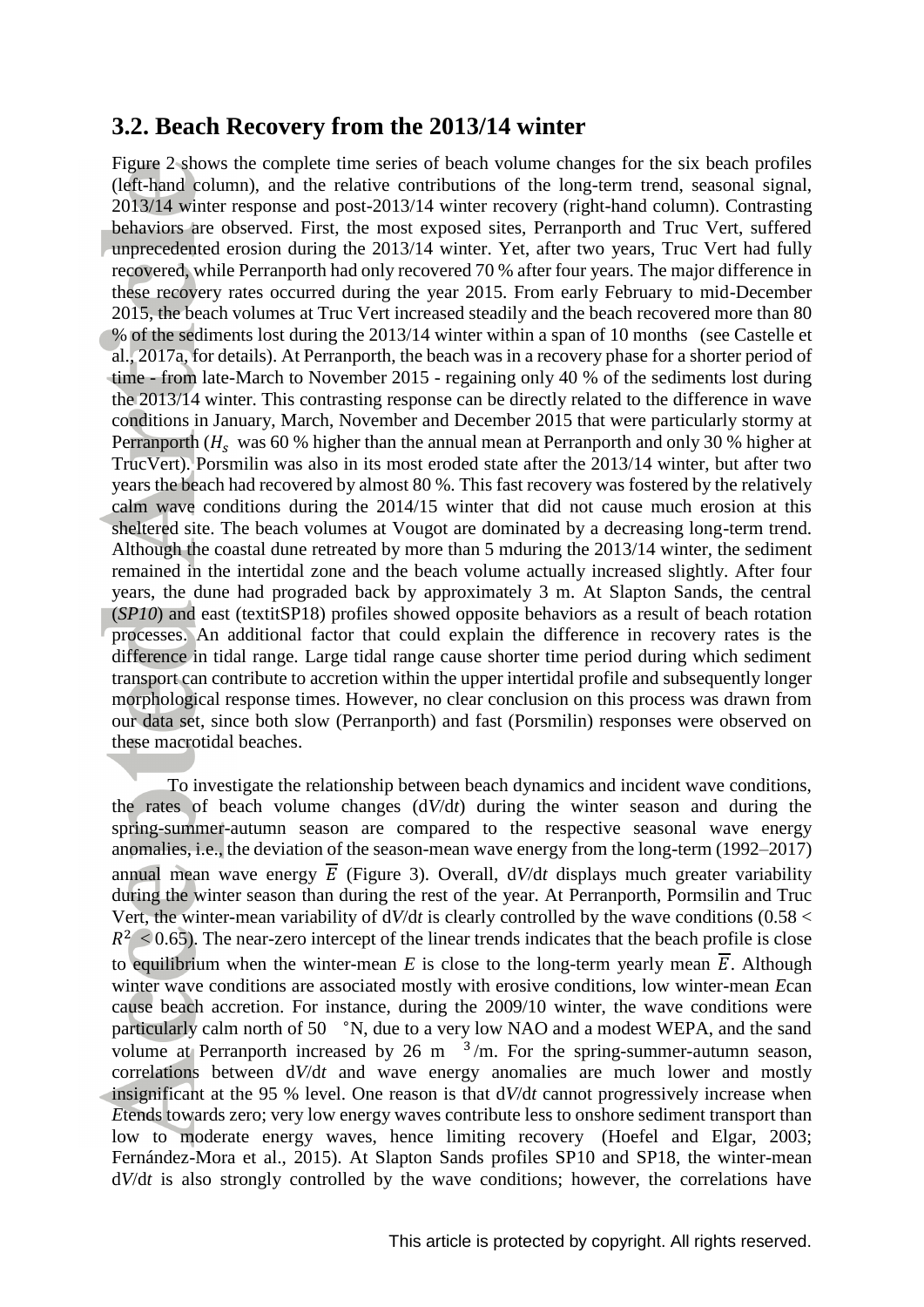opposite signs as a result of beach rotation. Wiggins et al. (2017) showed very high correlations between beach volume changesand the directional wave power at Slapton Sands, and the insignificant correlations for the spring-summer-autumn season are probably because the beach changes were mostly controlled by the wave direction and not by the wave energy. At Vougot, thereis no correlation between d*V*/d*t* and the wave conditions. Indeed, the behavior of the beach-dune system is severely impacted by the presence of a jetty at the north-eastern end of the beach. Since its construction in 1974 the beachhas continually lost sediment, independent of the wave conditions (Suanez et al., 2010).

Finally, the beach volume changes were compared with the results of the beach equilibrium model ShoreFor (Davidson et al., 2013) to assess the amount of variance attributable to cross-shore sediment transport and to antecedent wave conditions. Theanalysis described in the previous paragraph treats each year independently, while ShoreFor accounts for antecedent wave conditions. It is therefore expected to explain more of the variability in the beach volume at the cross-shore dominated beaches through the disequilibrium term than a simple model based on a linear correlation between dV/dt and the mean wave height. Figure 4 shows the observed versus simulated beach volume changes using the ShoreFor model, as well as the error metrics textitRMSE, *NRMSE*, *R*, and *BSS*. Inspection of this figure reveals that Perranporth and Truc Vert have low *NRMSE* (<5 %) and 'excellent' *BSS*, indicating that ShoreFor is able to reproduce fairly well the storm response and subsequent recovery, and this variance is mostly induced by cross-shore processes. With a  $NRMSE < 15$ % and a 'fair' *BSS*, ShoreFor results are moderate, and beach volume changes at Porsmilin can also be considered as dominated by cross-shore processes. Conversely, the negative *BSS* scores at Slapton SP18 and Vougot indicate that the model performs worse than predictions based on the long-term trend only. At Slapton SP10, both *R* and the *BSS* are relatively high; however, the very large *NRMSE* (270.4 %) reveals that some significant processes are ignored by the model. Hence, different modelling approaches must be applied at Vougot and Slapton Sands to simulate volume changes, including extreme storm response and post-storm recovery.

## **4. Discussion and Conclusions**

The analysis of decadal morphological changes of beaches along the Atlantic coast of Europe exposed to a pronounced seasonal wave climate revealed that the dynamics of beaches are controlled by processes operating over a variety of time scales. In decreasing order these time scales are: long-term trends (decade), post-storm recovery (years), seasonal changes (months), and storm response (days). Total beach dynamics represent the sum of these components and for different beaches the relative contribution of each of these components varies significantly, making beach volume predictions challenging and site-specific. Moreover, beach recovery is conventionally thought to be a process that occurs during the calm summer months. However, although beachesdo recover during the spring-summer-autumn period at modest and relatively steady rates (not much inter-annual variability), it is the energetic winter conditions that primarily control the time it takes for beaches to recover from extreme erosion. Highly energetic winters stall or even reverse the recovery process, whereas calm winters continue the recovery process. Therefore, climate indices such as NAO and WEPA, which are known to explain a significant part of the inter-annual variability of winter wave conditions in the North-East Atlantic (Dodet et al., 2010; Castelle et al., 2017b), are well correlated with the recovery process. For instance, the most exposed sites Perranporth and Truc Vert required calm winter conditions to recover from the 2013/14 winter erosion, which correspond to negative values of WEPA. This was the case for the 2014/15 and 2016/17 winters (Figure 1), during which these beaches showed relatively small rates of volume changes (Figure 3). The recovery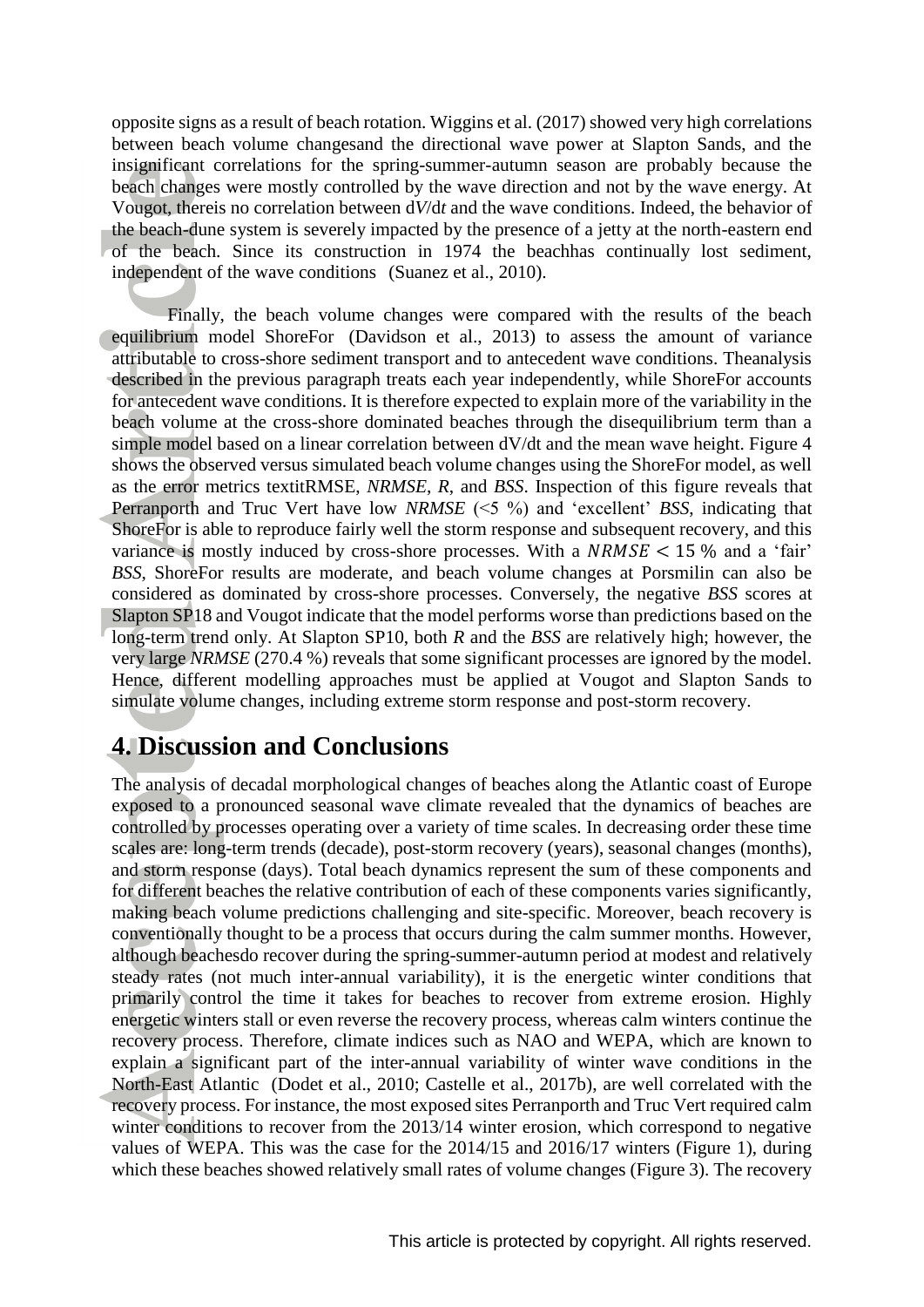of these beaches could have been accelerated if the 2015/16 winter, which was characterized by a high WEPA value, had not caused severe erosion and slowed down the recovery process (Figure 3). At Slapton Sands, easterlies have been shown to foster beach recovery following storm erosion by (southwesterly) Atlantic storms, and these are promoted in this region by negative NAO values (Wiggins et al., 2017). The systematic positive NAO winters that followed the 2013/14 winter, and the prevailing southwesterly wave conditions, limited beach recovery at this site.

Predicting long-term beach morphological change is of great importance to coastal managers. While process-based morphodynamic modeling systems are valuable tools to simulate the morphological impact of single storm events (e.g. McCall et al., 2010; Almeida et al., 2017), their computational cost prevents their application to multi-annual or even inter-annual morphological changes. In contrast, beach equilibrium models are computationaly cheap and can be applied for investigating long-term morphological changes (e.g. Yates et al., 2011; Splinter et al., 2014). For cross-shore transport dominated sites, the ShoreFor model calibrated with topographic data prior to the winter 2013/14 and forced with nearshore wave conditions simulated with a high-resolution model showed significant skills in reproducing the strong erosion caused by the extreme 2013/14 winter and the recovery phase that followed at Truc Vert and Perranporth. Not surprisingly, ShoreFor shows poor skill at sites where longshore processes and resulting beach rotation signal dominate shoreline variability, i.e. at Vougot and Slapton. At Porsmilin, due to the low elevation of the artificial embankments at the top of the upper beach, a significant fraction of the sediment lost during the winter 2013/14 was deposited further inland during washover events. We believe this may explain why the model failed in reproducing accurately the volume changes during and after the winter. Semi-empirical models combining the equilibrium-based behaviour owing to variability in incident wave energy with longshore processes are scarce and still under development (Vitousek et al., 2017; Robinet et al., 2017). Although out of scope of this study, the further development of these models will extend the domain of applicability of shoreline change models, making it possible to address coastal vulnerability and resilience in the context of climate change. Mentaschi et al. (2017) analyzed projection of extreme wave energy fluxes under a high emission scenario (Representative Concentration Pathways 8.5) and showed a significant increase in the 100-year return level of wave energy fluxes for the southern hemisphere and for some regions of the northern hemisphere. It is very likely that such changes in the wave climate will significantly impact beach morphodynamics at both event scales (storm response) and long-term scales (post-storm recovery), which will require accurate predictions forimplementing coastal adaptation strategies.

# **Acknowledgments**

This work was supported financially by the French Naval Oceanographic and Hydrographic Department (Shom) through the research program PROTEVS (12CR6), and by the "Laboratoire d'Excellence" LabexMER (ANR-10-LABX-19-01) program. BC was funded by the SONO (ANR-17-CE01-0014) and CHIPO (ANR-14-ASTR-0004) projects of the *Agence Nationale de la Recherche* (ANR) and by the AST "Evenements extremes" of the *Observatoire Aquitain des Sciences de l'Univers* (OASU). GM and TS were funded by the NERC BLUE-coast project (NE/N015525/1). The French sites Vougot, Porsmilin and Truc Vert are monitoring sites of the Service National d'Observation (SNO) DYNALIT labelled by CNRS-INSU and part of the French Reseach Infrastructure ILICO. The authorswould like to thank the very many colleagues, postdocs, field technicians and PhD students involved in the beach profile data collection. We acknowledge NCEP/NCAR and Ifremer institutes for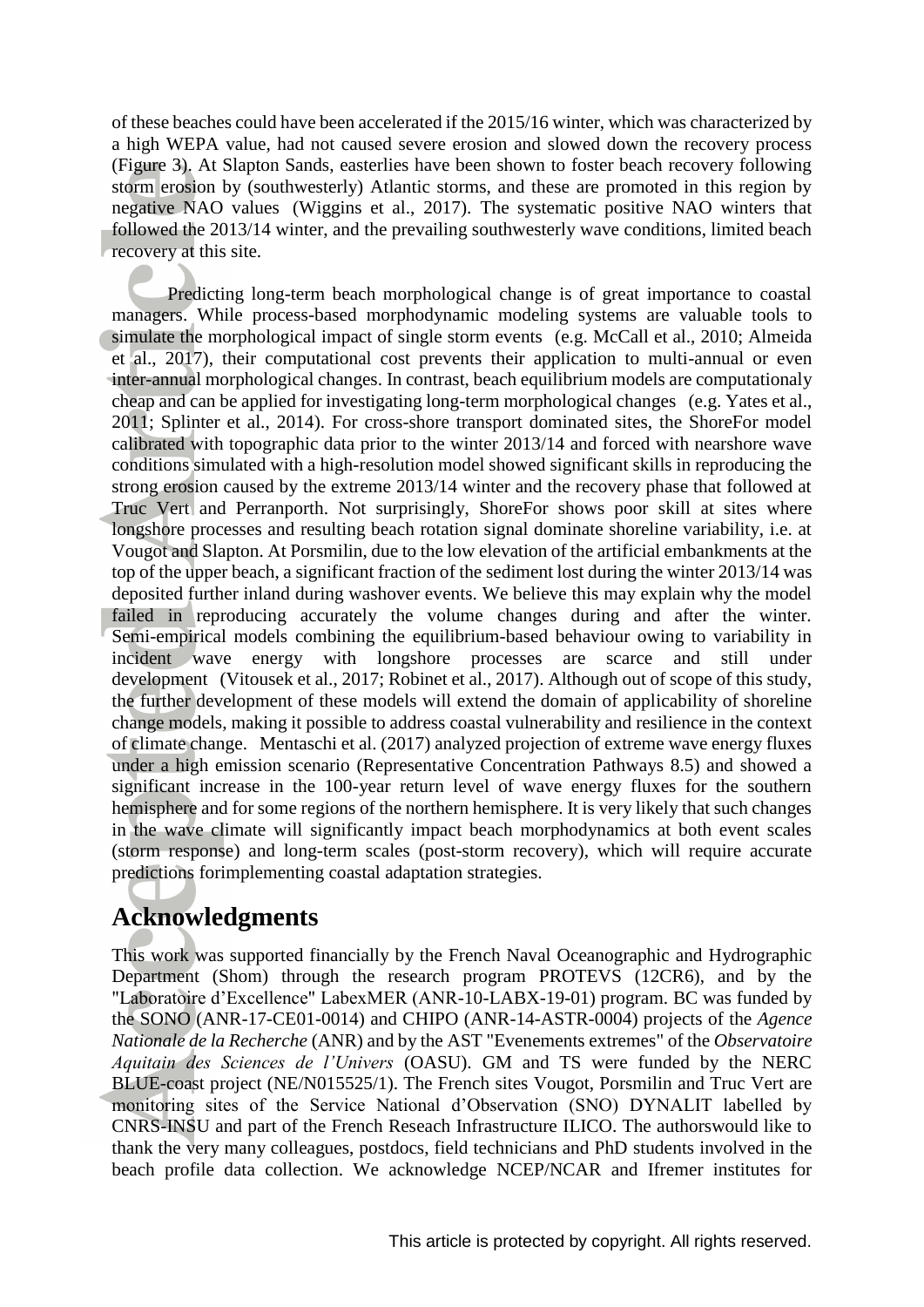providing the wind field reanalysis and the wave hindcast, respectively. The topographic and wave data that were used for the analysis are provided as supplementary material of this paper.



#### **References**

[1] Almeida, L. P., Masselink, G., McCall, R., and Russell, P. (2017). Storm overwash of a gravel barrier: Field measurements and XBeach-G modelling. *Coastal Engineering*, 120:22–35.

[2] Ardhuin, F., Roland, A., Dumas, F., Bennis, A.-C., Sentchev, A., Forget, P., Wolf, J., Girard, F., Osuna, P., and Benoit, M. (2012). Numerical Wave Modeling in Conditions with Strong Currents: Dissipation, Refraction, and Relative Wind. *Journal of Physical Oceanography*, 42(12):2101–2120.

[3] Aubrey, D. G. (1979). Seasonal patterns of onshore/offshore sediment movement. *Journal of Geophysical Research: Oceans*, 84(C10):6347–6354.

[4] Autret, R., Dodet, G., Fichaut, B., Suanez, S., David, L., Leckler, F., Ardhuin, F., Ammann, J., Grandjean, P., Allemand, P., and Filipot, J.-F. (2016). A comprehensive hydro-geomorphic study of cliff-top storm deposits on Banneg Island during winter 2013–2014. *Marine Geology*, 382:37–55.

[5] Bacon, S. and Carter, D. J. T. (1993). A connection between mean wave height and atmospheric pressure gradient in the North Atlantic. *International Journal of Climatology*, 13(4):423–436.

[6] Barnard, P. L., Hoover, D., Hubbard, D. M., Snyder, A., Ludka, B. C., Allan, J., Kaminsky, G. M., Ruggiero, P., Gallien, T. W., Gabel, L., McCandless, D., Weiner, H. M., Cohn, N., Anderson, D. L., and Serafin, K. A. (2017). Extreme oceanographic forcing and coastal response due to the  $2015\hat{a}\hat{\epsilon}$  2016 El Ni $\tilde{A}$  + o. *Nature Communications*, 8:14365.

[7] Blaise, E., Suanez, S., Stephan, P., Fichaut, B., David, L., Cuq, V., Autret, R., Houron, J., Rouan, M., Floc'h, F., Ardhuin, F., Cancouet, R., Davidson, R., Costa, S., and Delacourt, C. (2015). Review of winter storms 2013-2014 on shoreline retreat dynamic on Brittany coast. *Geomorphologie : Relief, Processus, Environnement*, 21(3):267–292.

[8] Boudi $\tilde{A}$  re, E., Maisondieu, C., Ardhuin, F., Accensi, M., Pineau-Guillou, L., and Lepesqueur, J. (2013). A suitable metocean hindcast database for the design of Marine energy converters. *International Journal of Marine Energy*, 3†4:e40–e52.

[9] Brenner, O. T., Lentz, E. E., Hapke, C. J., Henderson, R. E., Wilson, K. E., and Nelson, T. R. (2018). Characterizing storm response and recovery using the beach change envelope: Fire Island, New York. *Geomorphology*, 300:189–202.

[10] Bromirski, P. D. and Cayan, D. R. (2015). Wave power variability and trends across the North Atlantic influenced by decadal climate patterns. *Journal of Geophysical Research: Oceans*, 120(5):3419–3443.

[11] Burvingt, O., Masselink, G., Scott, T., Davidson, M., and Russell, P. (2018). Climate forcing of regionally-coherent extreme storm impact and recovery on embayed beaches. *Marine Geology*, 401:112–128.

[12] Castelle, B., Bujan, S., Ferreira, S., and Dodet, G. (2017a). Foredune morphological changes and beach recovery from the extreme 2013/2014 winter at a high-energy sandy coast. *Marine Geology*, pages 41–55.

[13] Castelle, B., Dodet, G., Masselink, G., and Scott, T. (2017b). A new climate index controlling winter wave activity along the Atlantic coast of Europe: the West Europe Pressure Anomaly. *Geophysical Research Letters*, page 2016GL072379.

[14] Castelle, B., Dodet, G., Masselink, G., and Scott, T. (2018). Increased Winter-Mean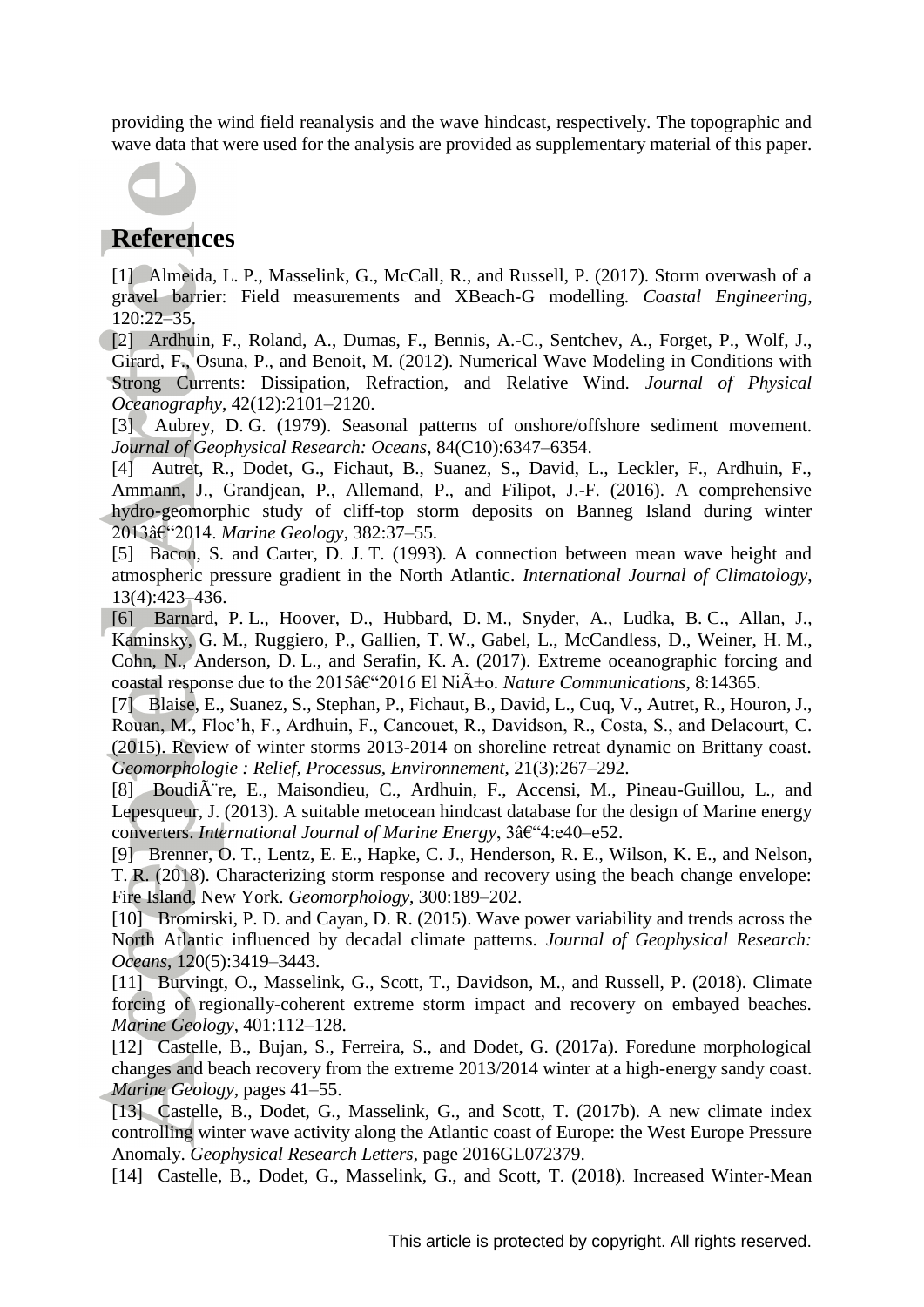Wave Height, Variability, and Periodicity in the Northeast Atlantic Over 1949†2017. *Geophysical Research Letters*, 45(8):3586–3596.

[15] Castelle, B., Marieu, V., Bujan, S., Splinter, K., Robinet, A., Sénéchal, N., and Ferreira, S. (2015). Impact of the winter 2013-2014 series of severe Western Europe storms on a double-barred sandy coast: Beach and dune erosion and megacusp embayments. *Geomorphology*, 238:135–148.

- [16] Cazenave, A. and Cozannet, G. L. (2014). Sea level rise and its coastal impacts. *Earth's Future*, 2(2):15–34.
- [17] Davidson, M., Splinter, K., and Turner, I. L. (2013). A simple equilibrium model for predicting shoreline change. *Coastal Engineering*, 73:191–202.
- [18] Davidson, M. A. and Turner, I. L. (2009). A behavioral template beach profile model for predicting seasonal to interannual shoreline evolution. *Journal of Geophysical Research: Earth Surface*, 114(F1):F01020.
- [19] Dodet, G., Bertin, X., and Taborda, R. (2010). Wave climate variability in the North-East Atlantic Ocean over the last six decades. *Ocean Modelling*, 31(3†4):120-131.
- [20] Fern $\tilde{A}$ ; ndez-Mora, A., Calvete, D., Falqu $\tilde{A}$ ©s, A., and de Swart, H. E. (2015). Onshore sandbar migration in the surf zone: New insights into the wave-induced sediment transport mechanisms. *Geophysical Research Letters*, 42(8):2014GL063004.
- [21] Ferreira, O. (2006). The role of storm groups in the erosion of sandy coasts. *Earth Surface Processes and Landforms*, 31(8):1058–1060.

[22] Hoefel, F. and Elgar, S. (2003). Wave-Induced Sediment Transport and Sandbar Migration. *Science*, 299(5614):1885–1887.

[23] Houser, C. and Hamilton, S. (2009). Sensitivity of post-hurricane beach and dune recovery to event frequency. *Earth Surface Processes and Landforms*, 34(5):613–628.

[24] Kalnay, E., Kanamitsu, M., Kistler, R., Collins, W., Deaven, D., Gandin, L., Iredell, M., Saha, S., White, G., Woollen, J., Zhu, Y., Leetmaa, A., Reynolds, R., Chelliah, M., Ebisuzaki, W., Higgins, W., Janowiak, J., Mo, K. C., Ropelewski, C., Wang, J., Jenne, R., and Joseph, D. (1996). The NCEP/NCAR 40-Year Reanalysis Project. *Bulletin of the American Meteorological Society*, 77(3):437–471.

[25] Masselink, G., Castelle, B., Scott, T., Dodet, G., Suanez, S., Jackson, D., and Floc'h, F. (2016a). Extreme wave activity during 2013/2014 winter and morphological impacts along the Atlantic coast of Europe. *Geophysical Research Letters*, page 2015GL067492.

[26] Masselink, G. and Pattiaratchi, C. B. (2001). Seasonal changes in beach morphology along the sheltered coastline of Perth, Western Australia. *Marine Geology*, 172(3):243–263.

[27] Masselink, G., Scott, T., Poate, T., Russell, P., Davidson, M., and Conley, D. (2016b). The extreme 2013/14 winter storms: hydrodynamic forcing and coastal response along the southwest coast of England. *Earth Surface Processes and Landforms*, 41:378–391.

[28] McCall, R. T., Van Thiel de Vries, J. S. M., Plant, N. G., Van Dongeren, A. R., Roelvink, J. A., Thompson, D. M., and Reniers, A. J. H. M. (2010). Two-dimensional time dependent hurricane overwash and erosion modeling at Santa Rosa Island. *Coastal Engineering*, 57(7):668–683.

[29] Mentaschi, L., Vousdoukas, M. I., Voukouvalas, E., Dosio, A., and Feyen, L. (2017). Global changes of extreme coastal wave energy fluxes triggered by intensified teleconnection patterns. *Geophysical Research Letters*, 44(5):2416–2426.

[30] Morton, R. A., Paine, J. G., and Gibeaut, J. C. (1994). Stages and Durations of Post-Storm Beach Recovery, Southeastern Texas Coast, U.S.A. *Journal of Coastal Research*, 10(4):884–908.

[31] Robinet, A., Castelle, B., Idier, D., Marieu, V., and Harley, M. D. (2017). On a reduced-complexity shoreline model combining cross-shore and alongshore processes. In *Coastal Dynamics*, pages 1853–1862, Helsingor, Denmark.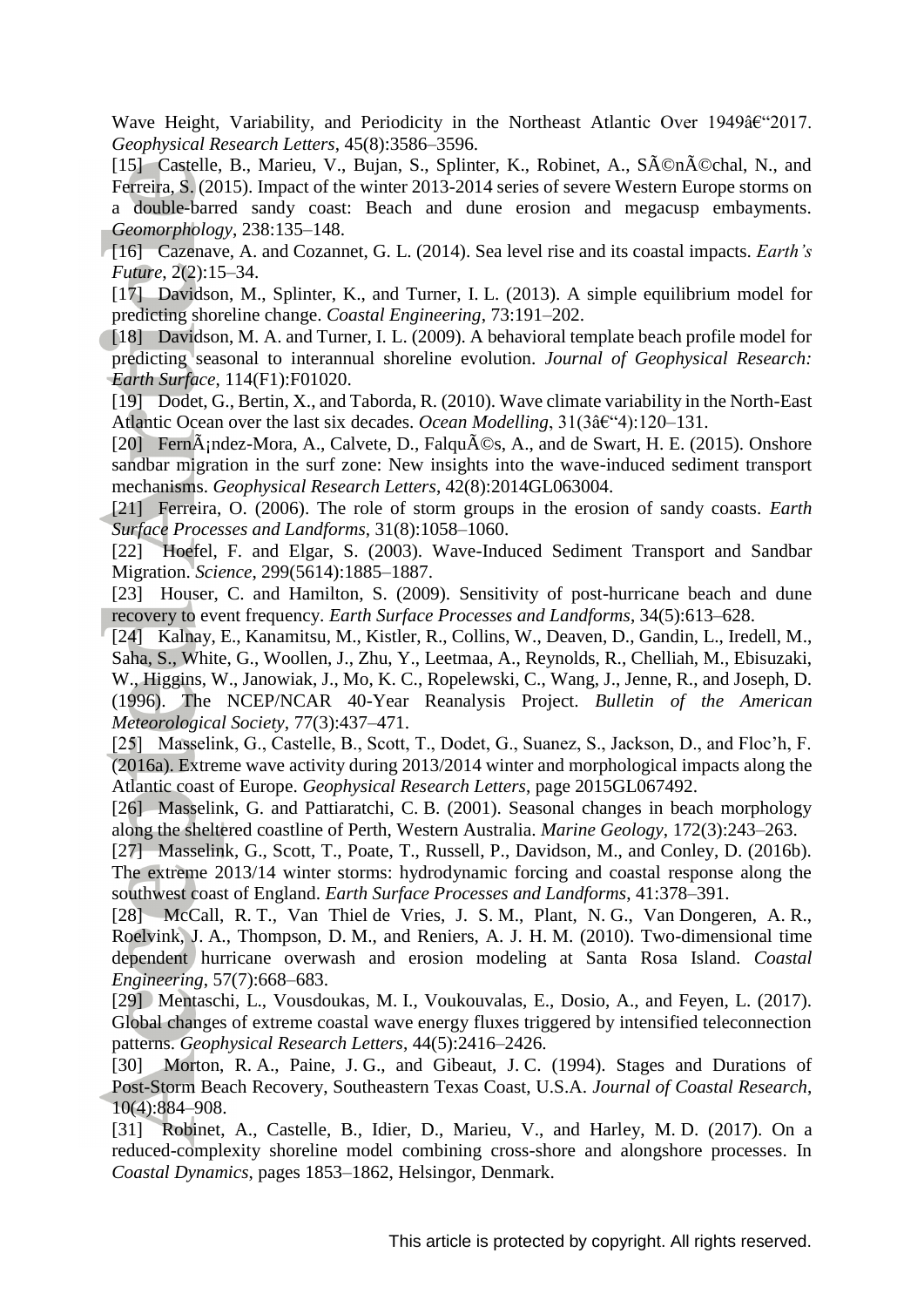[32] Scott, T., Masselink, G., O Hare, T., Saulter, A., Poate, T., Russell, P., Davidson, M., and Conley, D. (2016). The extreme 2013/2014 winter storms: Beach recovery along the southwest coast of England. *Marine Geology*, 382:224–241.

[33] Semedo, A., Weisse, R., Behrens, A., Sterl, A., Bengtsson, L., and  $G\tilde{A}^{1}/a$ nther, H. (2013). Projection of Global Wave Climate Change toward the End of the Twenty-First Century. *Journal of Climate*, 26(21):8269–8288.

- [34] Splinter, K. D., Turner, I. L., Davidson, M. A., Barnard, P., Castelle, B., and Oltman-Shay, J. (2014). A generalized equilibrium model for predicting daily to interannual shoreline response. *Journal of Geophysical Research: Earth Surface*, 119(9):1936–1958.
- [35] Stephan, P., Suanez, S., and Fichaut, B. (2015). Long, Mid and Short-Term Evolution of Coastal Gravel Spits of Brittany, France. In *Sand and Gravel Spits*, Coastal Research Library, pages 275–288. Springer Cham.
- [36] Suanez, S., Cariolet, J.-M., and Fichaut, B. (2010). Monitoring of recent morphological changesof the dune of Vougot Beach (Brittany, France) using Differential GPS. *Shore and Beach*, 78(1):37–40.

[37] Sutherland, J., Peet, A. H., and Soulsby, R. L. (2004). Evaluating the performance of morphological models. *Coastal Engineering*, 51(8):917–939.

- [38] Tamarin, T. and Kaspi, Y. (2017). The poleward shift of storm tracks under global warming: A Lagrangian perspective. *Geophysical Research Letters*, 44(20):10,666–10,674.
- [39] Thom, B. and Hall, W. (1991). Behaviour of beach profiles during accretion and erosion dominated periods. *Earth Surface Processes and Landforms*, 16(2):113–127.
- [40] Tolman, H. L. (2014). User manual and system documentation of WAVEWATCH III version 4.18. *NOAA/NWS/NCEP/MMAB Technical Note 316*, (276):194.
- [41] Turner, I. L., Harley, M. D., Short, A. D., Simmons, J. A., Bracs, M. A., Phillips, M. S., and Splinter, K. D. (2016). A multi-decade dataset of monthly beach profile surveys and inshore wave forcing at Narrabeen, Australia. *Scientific Data*, 3:160024.

[42] van Rijn, L. C., Walstra, D. J. R., Grasmeijer, B., Sutherland, J., Pan, S., and Sierra, J. P. (2003). The predictability of cross-shore bed evolution of sandy beaches at the time scale of storms and seasons using process-based Profile models. *Coastal Engineering*, 47(3):295–327.

[43] Vitousek, S., Barnard, P. L., Limber, P., Erikson, L., and Cole, B. (2017). A model integrating longshore and cross-shore processes for predicting long-term shoreline response to climate change. *Journal of Geophysical Research: Earth Surface*, page 2016JF004065.

[44] Vousdoukas, M. I., Mentaschi, L., Voukouvalas, E., Verlaan, M., Jevrejeva, S., Jackson, L. P., and Feyen, L. (2018). Global probabilistic projections of extreme sea levels show intensification of coastal flood hazard. *Nature Communications*, 9(1):2360.

[45] Wiggins, M., Scott, T., Masselink, G., Russell, P., Castelle, B., and Dodet, G. (2017). The role of multi-decadal climate variability in controlling coastal dynamics: re-interpretation of the 'lost village of Hallsands'. pages 96–107, Helsingor.

[46] Yates, M. L., Guza, R. T., and O'Reilly, W. C. (2009). Equilibrium shoreline response: Observations and modeling. *Journal of Geophysical Research: Oceans*, 114(C9):C09014.

[47] Yates, M. L., Guza, R. T., O'Reilly, W. C., Hansen, J. E., and Barnard, P. L. (2011). Equilibrium shoreline response of a high wave energy beach. *Journal of Geophysical Research: Oceans*, 116(C4):C04014.

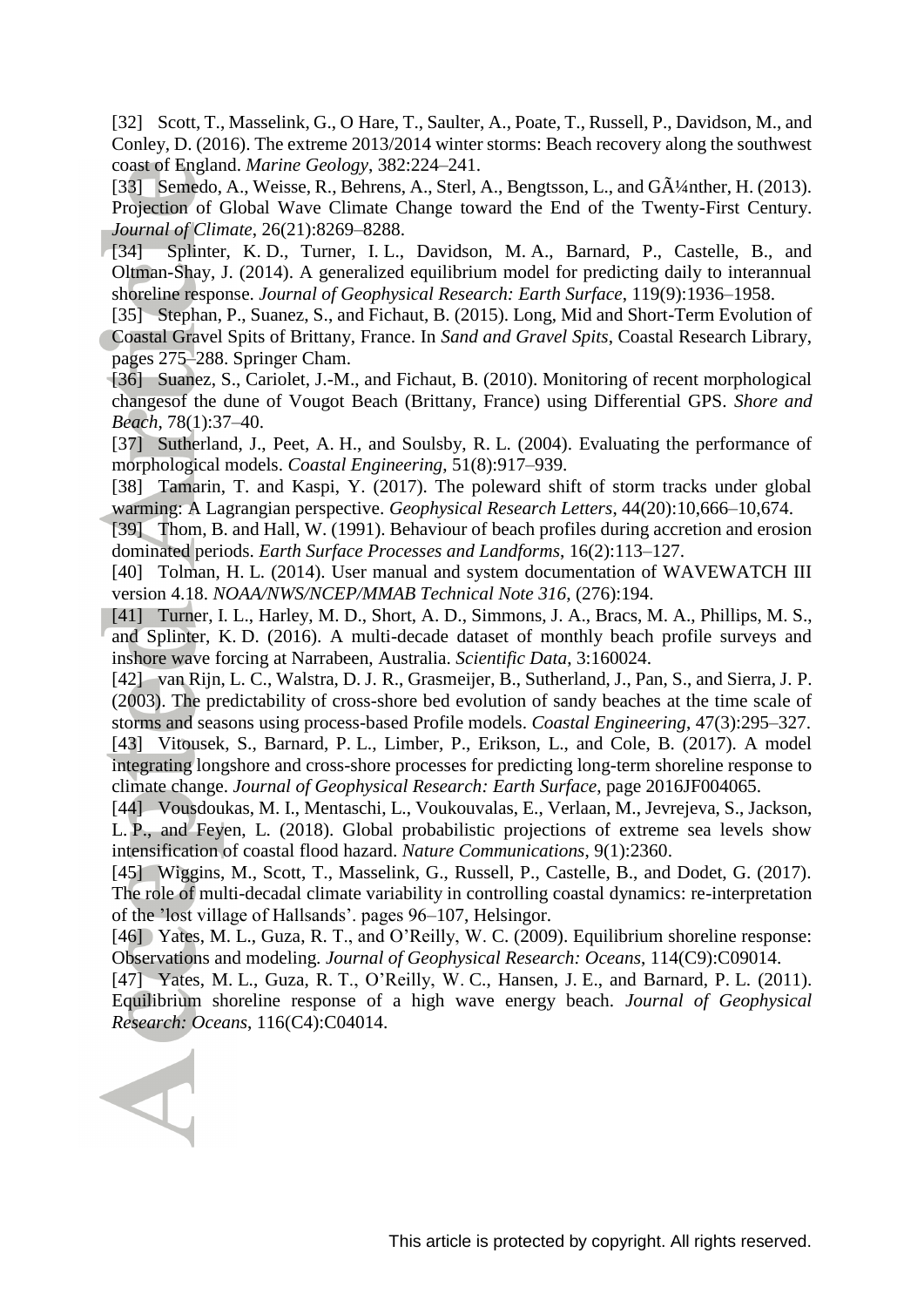|       | Table 1. Summary of beach site characteristics. $tan\beta$ is the intertidal slope and MSR stands for mean spring tide |
|-------|------------------------------------------------------------------------------------------------------------------------|
| range |                                                                                                                        |

| Name                | Region                | Exposure Hinterland $D_{50}$ (mm) $\tan\beta$ MSR<br>(m) |          |             |             |     |
|---------------------|-----------------------|----------------------------------------------------------|----------|-------------|-------------|-----|
|                     |                       | Perranporth Cornwall, W Exposed                          | Dunes    | 0.35        | $0.015$ 4.5 |     |
|                     | UK                    |                                                          |          |             |             |     |
| Slapton             | Devon,                | SE 5                                                     | Lagoon   | $2-8$       | 0.1         | 4.3 |
|                     |                       | UK Semi-sheltered                                        |          |             |             |     |
|                     | Vougout Brittany, NNW |                                                          | Dunes    | $0.2 - 0.3$ | $0.03$ 8.5  |     |
|                     |                       | France Semi-exposed                                      |          |             |             |     |
| Porsmilin Brittany, |                       | S                                                        | Seawall. | 0.32        | 0.05, 5.7   |     |
|                     |                       | France Semi-shelterd                                     | Marsh    |             |             |     |
|                     |                       | Truc Vert Aquitaine, W Exposed                           | Dunes    | 0.4         | 0.025, 3.9  |     |
|                     | France                |                                                          |          |             |             |     |

ACC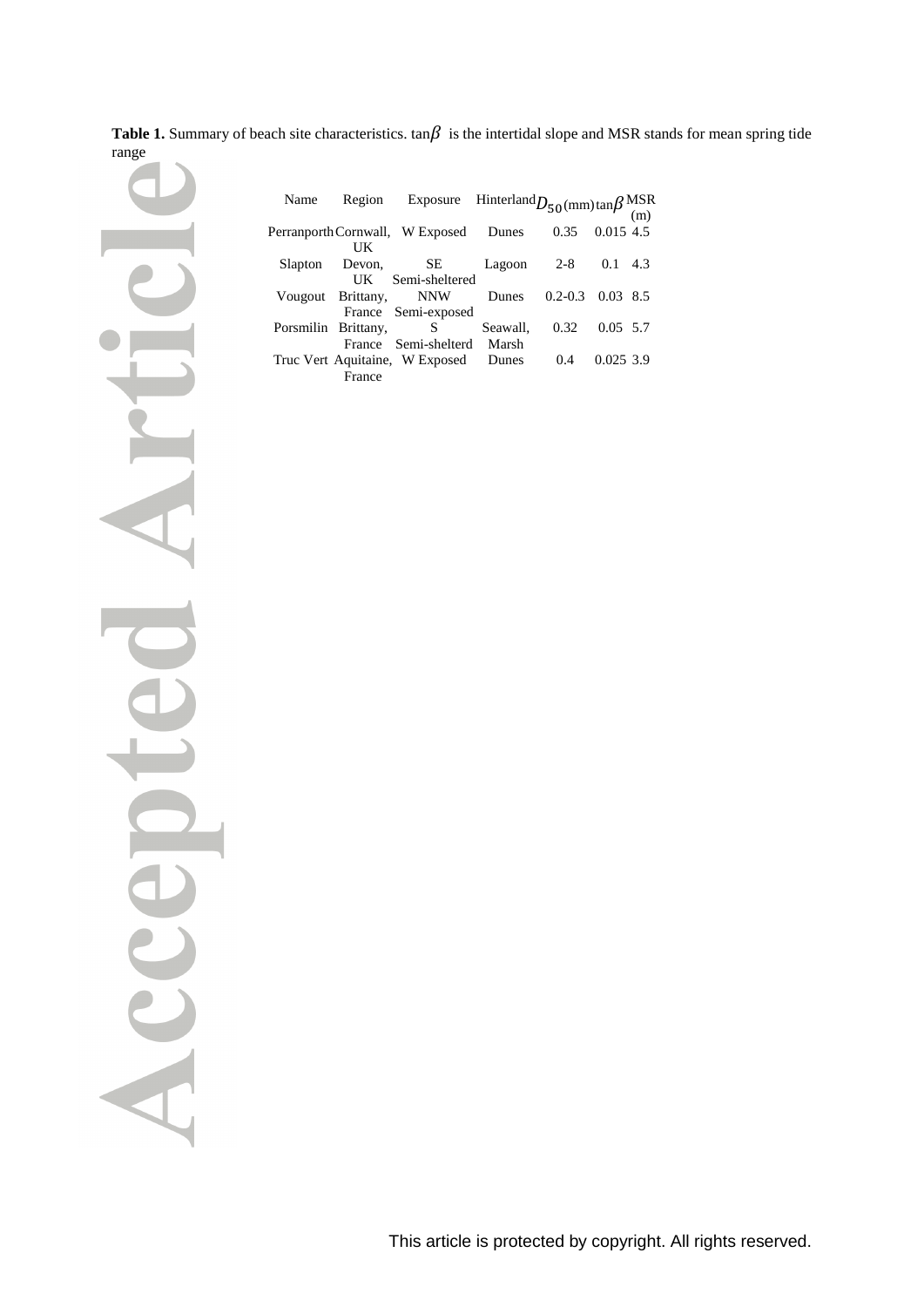

**Figure 1.** (left) Location map of the Atlantic coast of Europe showing the offshore bathymetry (greyscale), virtual wave buoys (pink diamonds), beach study sites Perranporth (PP), Slapton Sands (SP), Vougot (VG), Porsmilin (PM), Truc Vert (TV) (red circles), and weather stations used to compute the NAO (green circles) and WEPA indices (yellow squares). The white contour line represents the 1000 m isobath. (right) Time series of NAO and WEPA indices (top panel), and time series of raw (grey line), 3-month filtered (black line), winter-mean (blue diamond) and spring-summer-autumn mean (red triangles) significant wave height at the virtual buoys 1, 2 and 3 (bottom 3 panels). The dashed rectangle indicates the 2013/14 winter and the 4-year recovery period that followed. Squared correlation coefficients  $(R^2)$  between winter-mean  $H_s$  and NAO and WEPA indices are provided for each virtual buoy.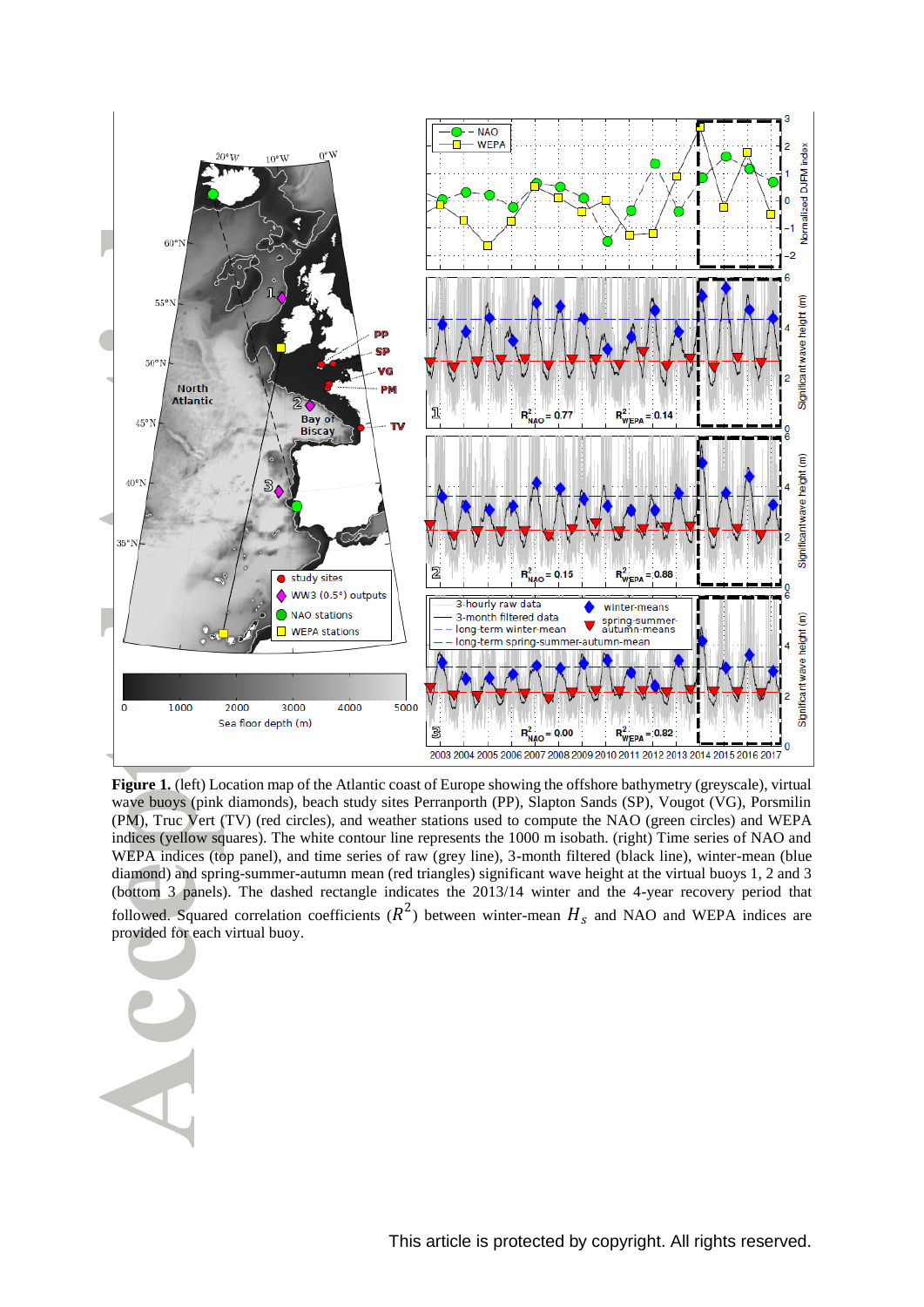

**Figure 2.** (left) Time series of beach volume at the five study sites (with two profiles shown for Slapton Sands), with the beach volume set to zero on December 1 2013. The dashed blue line represents the long-term trend over the period prior to the 2013/14winter, the red line represents the 2013/14 winter response, and the green line represents the recovery period. For Vougot and Truc Vert the evolution of the location of the dune foot (grey line) is also shown. (right) Absolute values of the volume change associated with the long-term trend (blue), seasonal variability (white), 2013/14 winter response (red), and recovery period (green).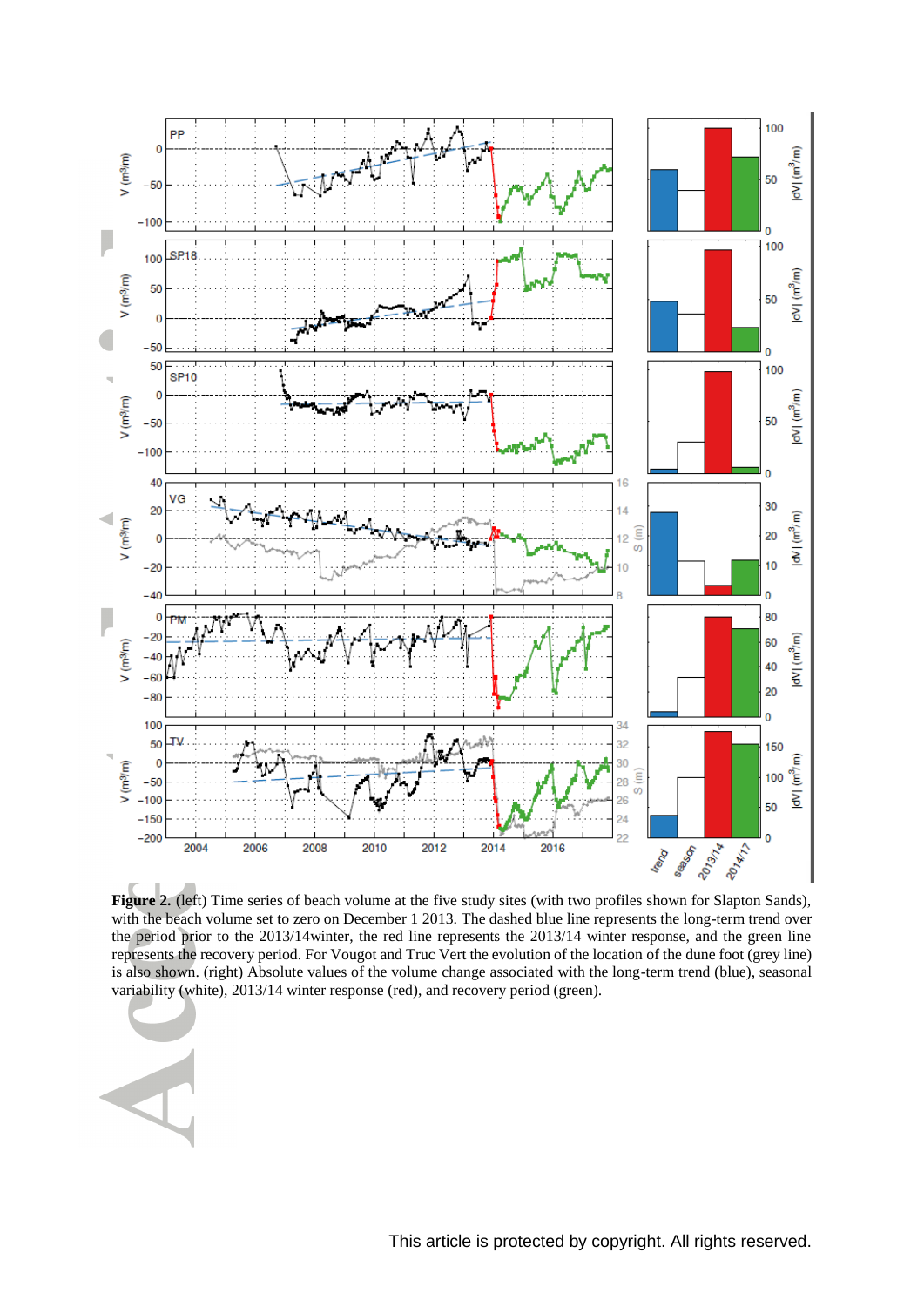

**Figure 3**. Beach volume changes during winter (circles) and summer-spring-autumn (squares) versus the wave energy anomaly (computed as the deviation of the season-mean wave energy from the long-term (1992 $\hat{a} \in \{2017\}$ ) annual mean wave energy), with colors indicating years. The squared correlation coefficients between beach volume changes and wave energy anomaly are given for winter (black) and spring-summer-autumn (grey). Linear regressions for winter (dashed light grey) and summer-spring-autumn (dasheddark grey) are plotted when the correlation is statistically significant at the 95 % level (in that case  $R^2$  is written in bold).